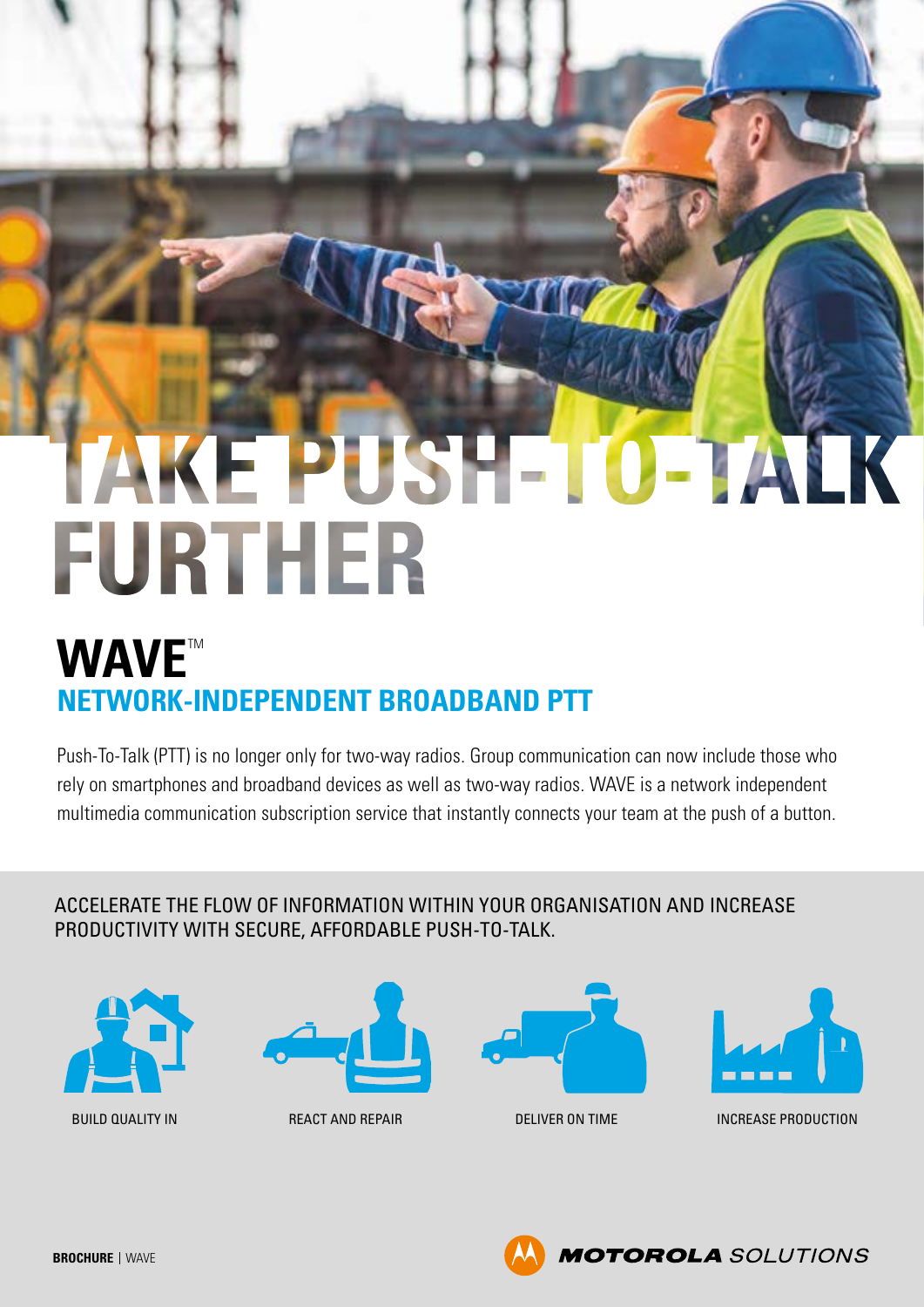

# **OPTIONS THAT WORK THE WAY YOU DO**



## **WAVE ON YOUR NETWORKS AND DEVICES**

TURN YOUR SMARTPHONE INTO A PTT HANDSET AND LET EVERYONE BE PART OF THE CONVERSATION.

Get the speed and simplicity of Push-to-Talk (PTT) communications with the ability to share multimedia information at the touch of a button.



#### **TURN YOUR SMARTPHONE INTO A MULTI-CHANNEL COMMUNICATION DEVICE WITH THE WAVE APP**

#### **SINGLE APP. MULTIPLE FUNCTIONS.**

Get all your group communication needs in one easy to use app for Android and iOS phones and tablets.

#### **Key Features**

- Group and Private PTT calls
- Real-time presence
- Do not disturb
- Priority talkgroup scan
- Background calling
- Voice message fallback
- Text messaging
- Video, photo and file sharing
- Location, mapping, and tracking
- Geofencing



|                                    | a service                          |               |        |  |  |  |
|------------------------------------|------------------------------------|---------------|--------|--|--|--|
| mouse                              | play the pres-                     |               |        |  |  |  |
|                                    | -<br><b>To Theate</b>              |               |        |  |  |  |
|                                    |                                    |               | ۰      |  |  |  |
| <b>DISPUTE</b><br>and the state of | ٠                                  |               |        |  |  |  |
| <br>ı                              | ÷<br>$\overline{\phantom{a}}$<br>۰ |               |        |  |  |  |
|                                    | <b>Killman</b>                     |               | ٠<br>I |  |  |  |
|                                    | <br>٠                              |               |        |  |  |  |
|                                    |                                    |               |        |  |  |  |
|                                    | -                                  |               |        |  |  |  |
|                                    |                                    |               |        |  |  |  |
|                                    |                                    |               |        |  |  |  |
|                                    |                                    | 1.7012.033.03 |        |  |  |  |
|                                    |                                    |               |        |  |  |  |
|                                    |                                    |               |        |  |  |  |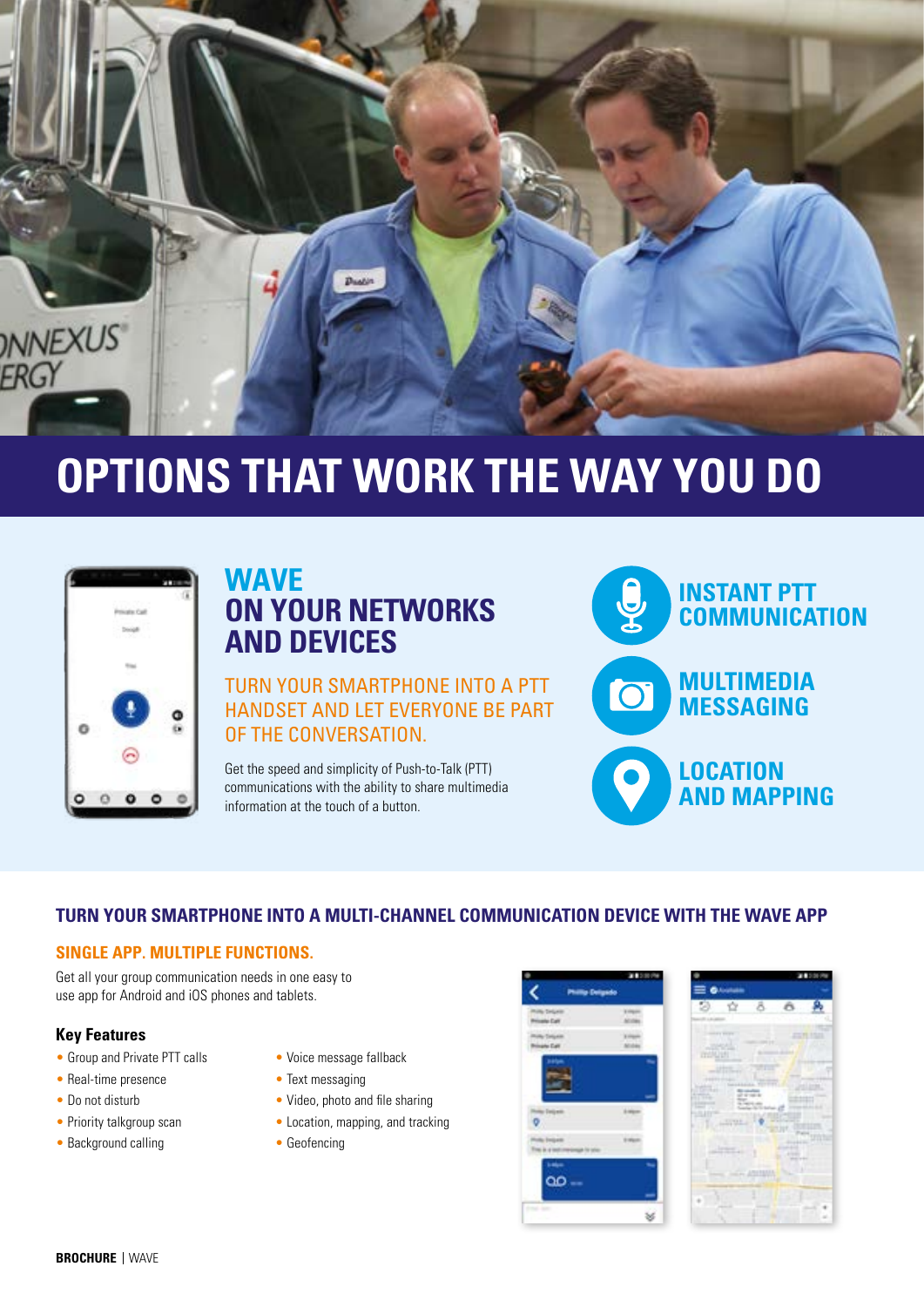



## **WAVE WIRELESS SERVICE COMBINED WITH THE WAVE RADIO TLK 100**

#### GET THE BENEFITS OF WAVE AND A RUGGED TWO-WAY RADIO ON A EUROPE-WIDE NETWORK.\*

The WAVE radio offers a slim and light form factor that can withstand everyday knocks and drops and combines 3G/4G and Wi-Fi® connectivity to provide fast and reliable broadband PTT communications.



#### **WAVE RADIO - TLK 100**

#### **RAPID, RELIABLE DEPLOYMENT. USE EUROPE-WIDE.**

Combine the broad coverage of a Europe-wide 3G/4G network with the ease of two-way radio communications. The WAVE radio will automatically switch to the strongest network available to ensure reliable communications and will seamlessly roam as the user moves between countries. Manage talk groups and subscriptions in real time. Increase coverage, connections, and productivity without expanding infrastructure.

#### **Key Features**

- Over-the-Air device management
- Powerful and slim design
- Wi-Fi® connectivity
- Location tracking
- Battery lasts full shift
- Loud and clear audio
- Private and group push-to-talk
- Real-time presence
- Bluetooth enabled (coming soon)
- Seamless roaming
- Multi-network compatibility
- Optimised cellular to Wi-Fi handover



#### **Specifications**

Network:

**3G/4G LTE\*** Powered by: **WAVE**

Channel capacity: **Multi-Channel**

Dimensions: **169 x 59 x 22 mm (6.6 x 2.3 x 0.87 in)**

Weight (with battery): **170g (6.0 oz)**

GPS: **GPS/AGPS**

WiFi: **802.11 a/b/g/n**

IP rating: **IP54 MIL-STD 810G**

Battery: **18 hours**

\*Coverage limited to EU only and will vary depending on conditions.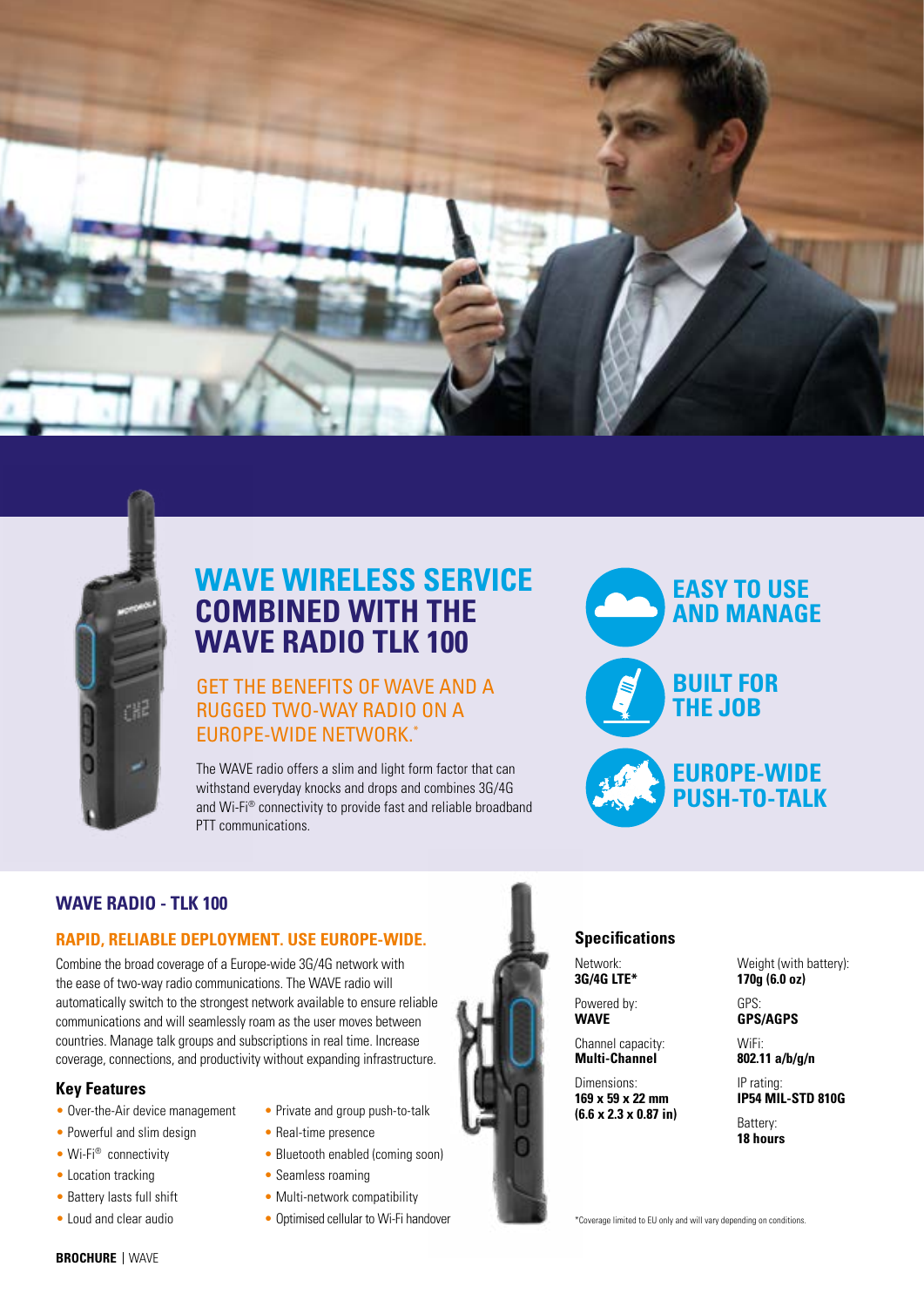

# **WAVE DISPATCH ANYWHERE. ANYTIME.**

#### DISPATCH FROM ANYWHERE WITH AN INTERNET CONNECTION AND STANDARD WEB BROWSER

Stay connected to your teams and field personnel, wherever they are, with WAVE Dispatch.





#### STREAMLINE WORKFLOWS AND IMPROVE TEAM PRODUCTIVITY

Get the communication tools you need to effectively manage and rapidly respond to incidents, events, customer requests and other situations that need immediate attention.

#### **Key Features**

- Monitor multiple talkgroups
- Group & individual calls
- Broadcast call
- Supervisory override
- Logging and recording
- Message threads
- Text, video, photo, and file sharing
- Location & mapping
- Geofencing
- In-map communication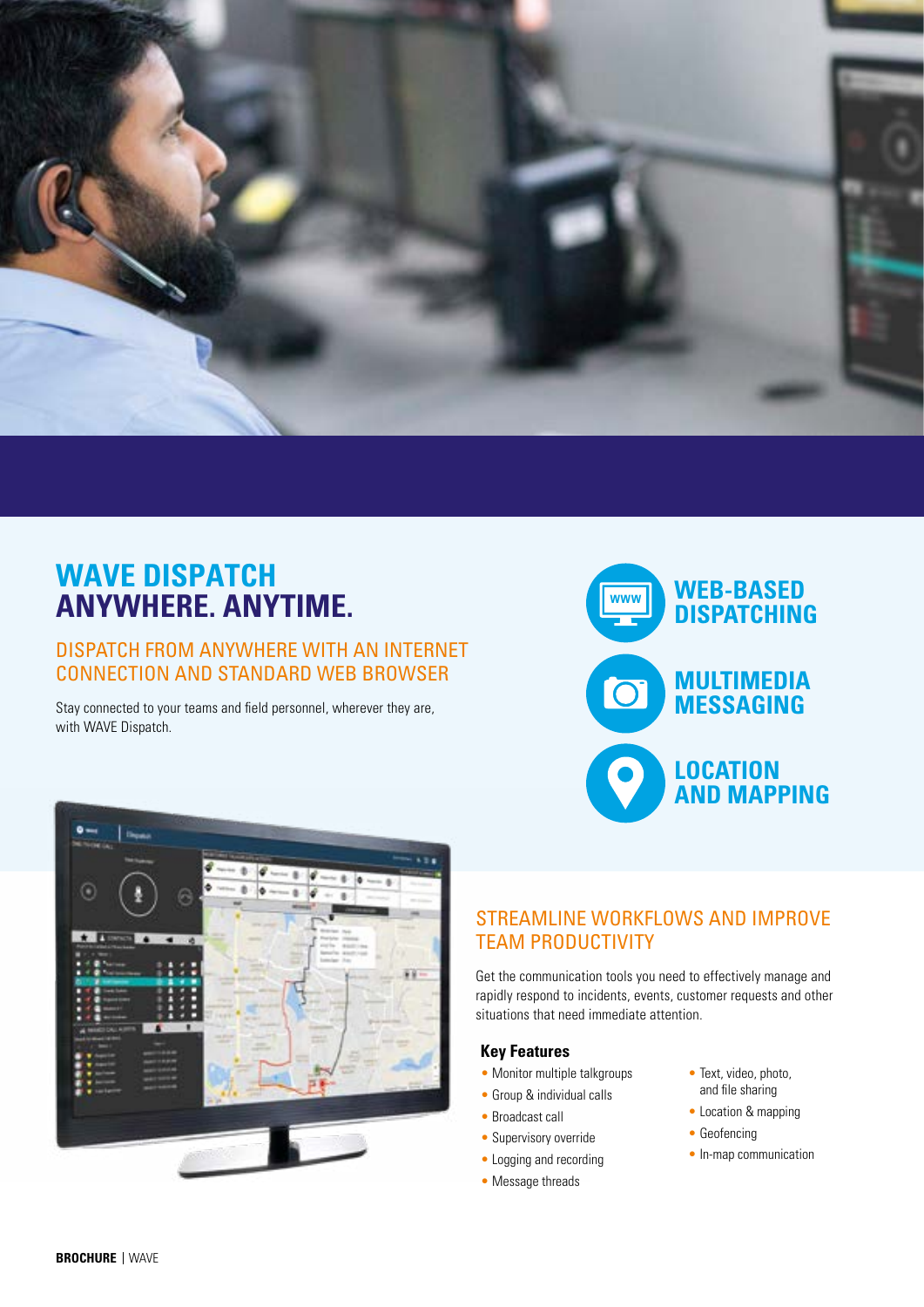

# **WAVE RADIO - TLK 100 THE CLEAR CHOICE, HANDS DOWN**

GET DOWN TO BUSINESS WITH A TWO-WAY RADIO DEVICE THAT'S RELIABLE, EFFICIENT, AND EASY TO USE. BUILT FOR INDUSTRIES LIKE CONSTRUCTION, TRANSPORTATION, ENERGY, PRIVATE SECURITY, AND MORE, THE WAVE RADIO IS ULTRA POWERFUL, YET SUPER SIMPLE.

One button push-to-talk makes it easy for employees to connect. Because they don't have to unlock it to use it, the WAVE radio is ideal for situations when every second counts. And without a screen, employees stay more focused—no apps, texting, or dialing.

The WAVE radio will automatically switch between 3G/4G networks from multiple operators, enhancing coverage and resilience and it will seemlessly roam across borders as users move between countries within the European Union.

The radio can even intelligently switch between 3G/4G and your Wi-Fi network to keep workers connected to the best signal inside or outdoors.

Lower your cost of ownership and eliminate IT headaches with less to break, fix or maintain. With the WAVE radio, your team has everything they need. And nothing they don't.

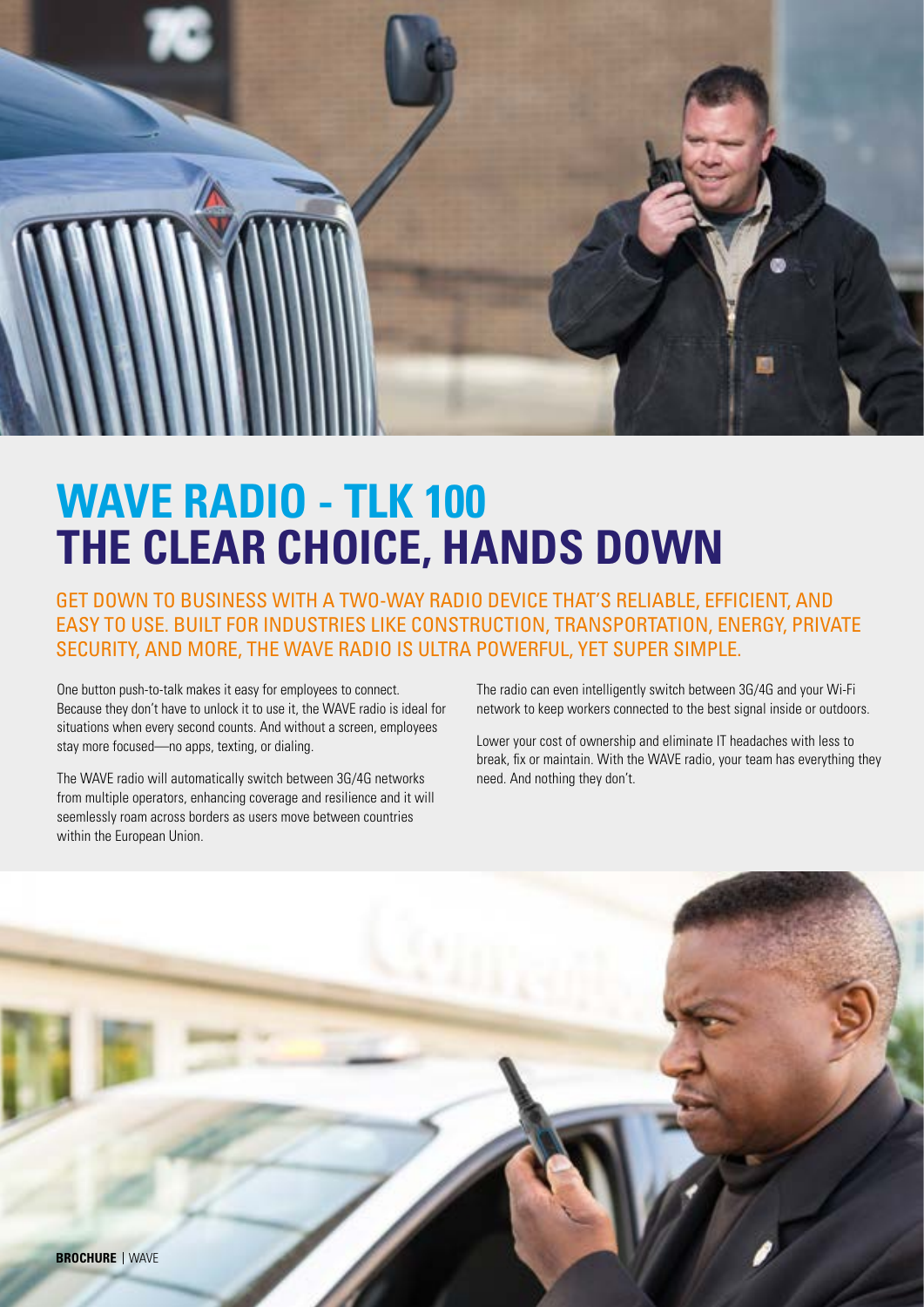## **BROADBAND PUSH-TO-TALK**

Fixed annual subscription with no additional call charges keeps costs under control. Managing your fleet is simple, since updates are delivered over the air without needing to touch a single device or handle any radio programming cables. Modify your talkgroups remotely and in real-time without having to call customer service.



Whether you're managing 10 devices or a fleet of 10,000, minimising administration overheads can save your business time and money. WAVE makes management simple, because every WAVE radio includes built-in capabilities with the cost of your subscription. So you can change talkgroups, modify device names, add Wi-Fi credentials, or disable devices all in seconds, not hours—without touching a single device.

WAVE radios keep communication simple and quick, so you can focus on driving business results.

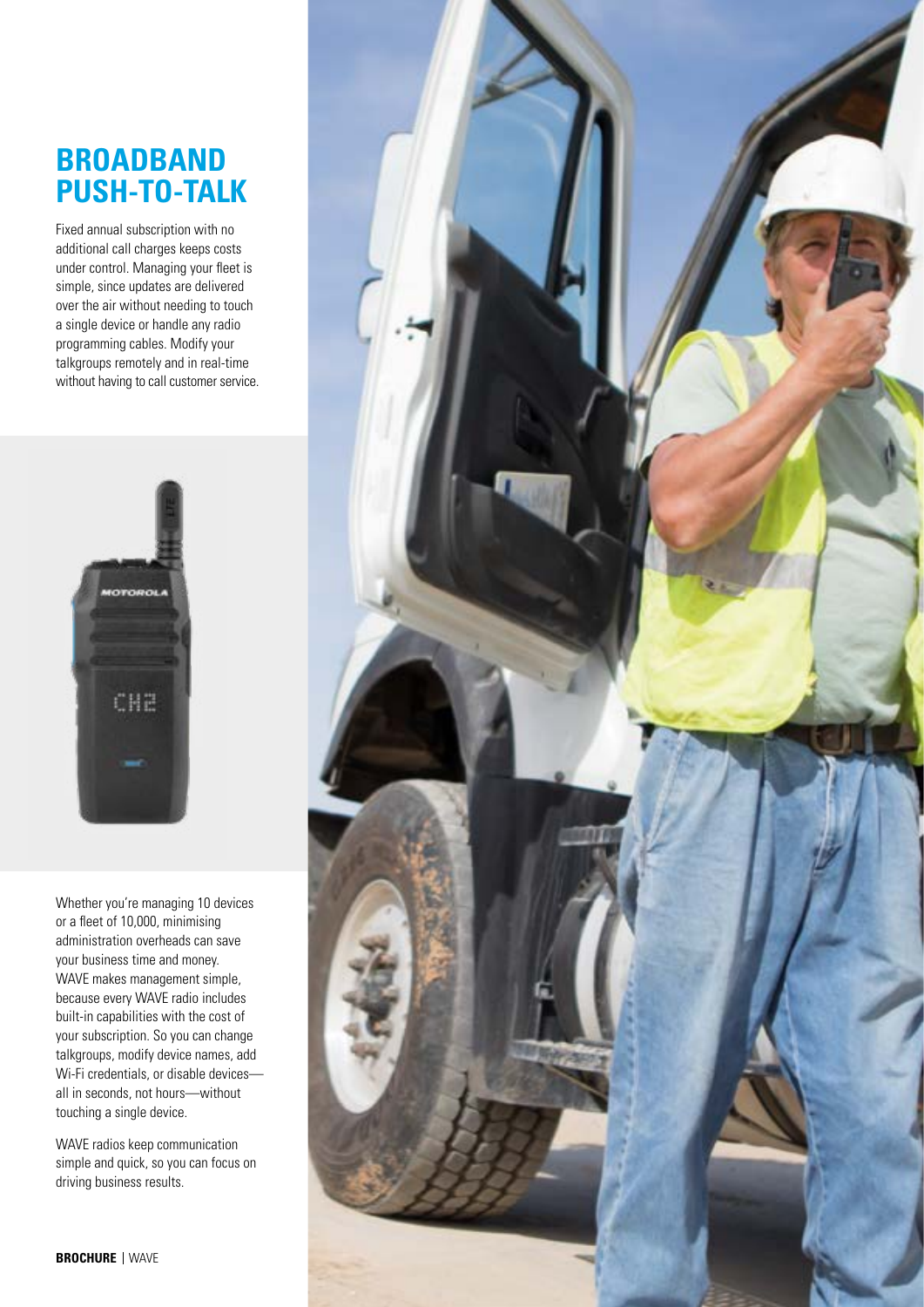

# **EXTEND TWO-WAY RADIO TO BROADBAND**

#### UNIFY COMMUNICATIONS ACROSS RADIO AND BROADBAND USERS.

Eliminate communication barriers between the traditional office space and the commercial and industrial areas. Connect WAVE to your MOTOTRBO™ system and get seamless talkgroup communication between radio and smartphone users.

#### **CONNECTING MOTOTRBO TO WAVE**



| <b>CAPACITIES AND CAPABILITIES PER WAVE ACCOUNT</b> |                                                                 |                                          |                                                    |                                 |  |  |  |
|-----------------------------------------------------|-----------------------------------------------------------------|------------------------------------------|----------------------------------------------------|---------------------------------|--|--|--|
|                                                     | <b>WAVE Mobile App</b>                                          | <b>TLK 100 WAVE Radio</b>                | <b>WAVE Dispatch</b>                               | <b>MOTOTRBO Radio Client</b>    |  |  |  |
| Users per Account                                   | <b>Unlimited</b>                                                | Unlimited                                | Unlimited                                          | Unlimited                       |  |  |  |
| Talkgroups                                          | 20                                                              | 8 (expandable to 96)                     | 20                                                 | 8                               |  |  |  |
| <b>Talkgroup Scanning</b>                           | Yes                                                             | <b>No</b>                                | Yes                                                | <b>No</b>                       |  |  |  |
| Private / Individual Call List                      | 300                                                             | 300                                      | 300                                                | No (receive only)               |  |  |  |
| <b>Alert Tones</b>                                  | Yes                                                             | <b>No</b>                                | Yes                                                | <b>No</b>                       |  |  |  |
| <b>Presence Reporting</b>                           | Yes (Available, Do Not Disturb)                                 | Yes (Available, Do Not Disturb, Offline) | Yes (Available, Do Not Disturb)                    | Yes (Available, Do Not Disturb) |  |  |  |
| See Presence Status of Other Users                  | Yes (WAVE clients only)                                         | <b>No</b>                                | Yes (WAVE clients only)                            | <b>No</b>                       |  |  |  |
| Display Incoming Caller ID                          | Yes (WAVE and MOTOTRBO IDs)                                     | Yes                                      | Yes (WAVE and MOTOTRBO IDs)                        | Yes (display models)            |  |  |  |
| Multimedia Messaging                                | Text, photo, video & file attachment                            | <b>No</b>                                | Text, photo, video & file attachment               | <b>No</b>                       |  |  |  |
| <b>Location Sharing</b>                             | Yes                                                             | Yes                                      | <b>No</b>                                          | Yes                             |  |  |  |
| Display Other Members' Locations                    | Yes (WAVE clients only)                                         | <b>No</b>                                | Yes (WAVE clients only)                            | <b>No</b>                       |  |  |  |
| Mapping                                             | Yes                                                             | <b>No</b>                                | Yes                                                | <b>No</b>                       |  |  |  |
| Security                                            | AES256 encryption                                               | AES256 encryption                        | AES256 encryption                                  | AES256 encryption               |  |  |  |
| Smartphone Compatibility                            | Most Android and iOS Phones<br>and Tablets                      | N/A                                      | Windows 8.1/10 with Chrome<br>or Internet Explorer | N/A                             |  |  |  |
| <b>MOTOTRBO GATEWAY SPECIFICATIONS</b>              |                                                                 |                                          |                                                    |                                 |  |  |  |
| <b>Dimensions</b>                                   | Height 7.2" (18.2cm) x Width 1.4" (3.6cm) x Depth 7.0" (17.8cm) |                                          |                                                    |                                 |  |  |  |
| Weight                                              | 2.82 lbs (1.28kg)                                               |                                          |                                                    |                                 |  |  |  |
| MOTOTRBO Network Compatibility                      | Capacity Max and Capacity Plus                                  |                                          |                                                    |                                 |  |  |  |

**BROCHURE**  WAVE